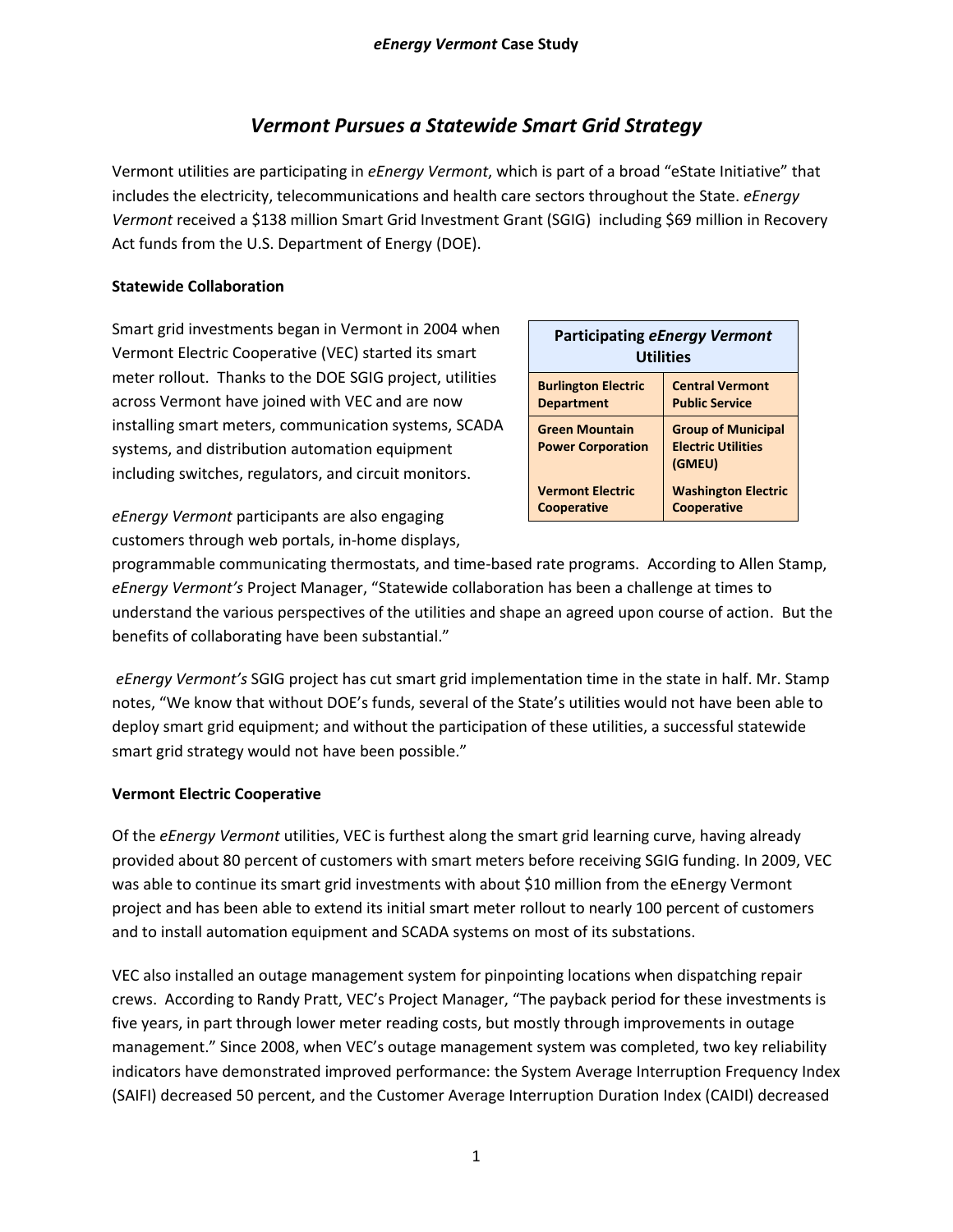40 percent. VEC's results from its smart grid investments, including improved reliability, are being studied and replicated by other Vermont utilities in the *eEnergy Vermont* SGIG project.

The benefits of investing in outage management became clear after the 2011 tropical storm Irene resulted in flooding throughout VEC's service territory. The storm caused \$1.1



**Over the past six years, VEC's SAIFI has steadily declined, indicating much-improved reliability.**

*Source: VEC*

million in damages to VEC's grid and about 12,000 customers experienced power outages of varying lengths. One initial result of the company's smart grid investments in outage management at work is highlighted from a blog post by one of VEC's customers:

*At 1:36 p.m. yesterday the lights went out for 1103 customers in South Hero…. No surprise; tropical storm Irene was raging up Vermont. No need to call VEC in a panic, though; I could see immediately from the website that they knew about the outage including the exact number of customers affected. At 8:15 p.m. with the wind still raging, the lights came back on for most of us.... Immediately the outage website showed that 199 South Hero customers were still without power; something must have happened downstream from the original break. Without smart meters, the crews probably wouldn't have known about the second break for quite a while since the people who were cut off by it would have just assumed that the original problem hadn't been fixed yet and wouldn't have called in again until they lost patience or saw their neighbors' lights on.*

—from a VEC customer's blog post

Other customers have recognized recent improvements in reliability. For example, following an outage last winter, VEC CEO David Hallquist said that the utility received "…more than 150 thank you notes from customers for the job we did, and we credit that to the smart grid."<sup>1</sup> eEnergy Vermont's smart grid efforts benefit not only residences but also businesses, and allows Vermont utilities to play a more supportive role in local economic development. For example, a business in VEC's service territory is expanding and plans to triple its electric demand from five to fifteen megawatts over the next three years. By employing smart grid approaches to peak load management and energy efficiency, VEC expects to make the business one of the state's "most efficient electric customers."

*POWER Magazine* provided more formal recognition to VEC in August 2011 by bestowing VEC with its first "POWER Smart Grid" Award.

#### **Workforce Developments**

l

<sup>&</sup>lt;sup>1</sup><http://www.vermontelectric.coop/vecs-smart-grid-story>